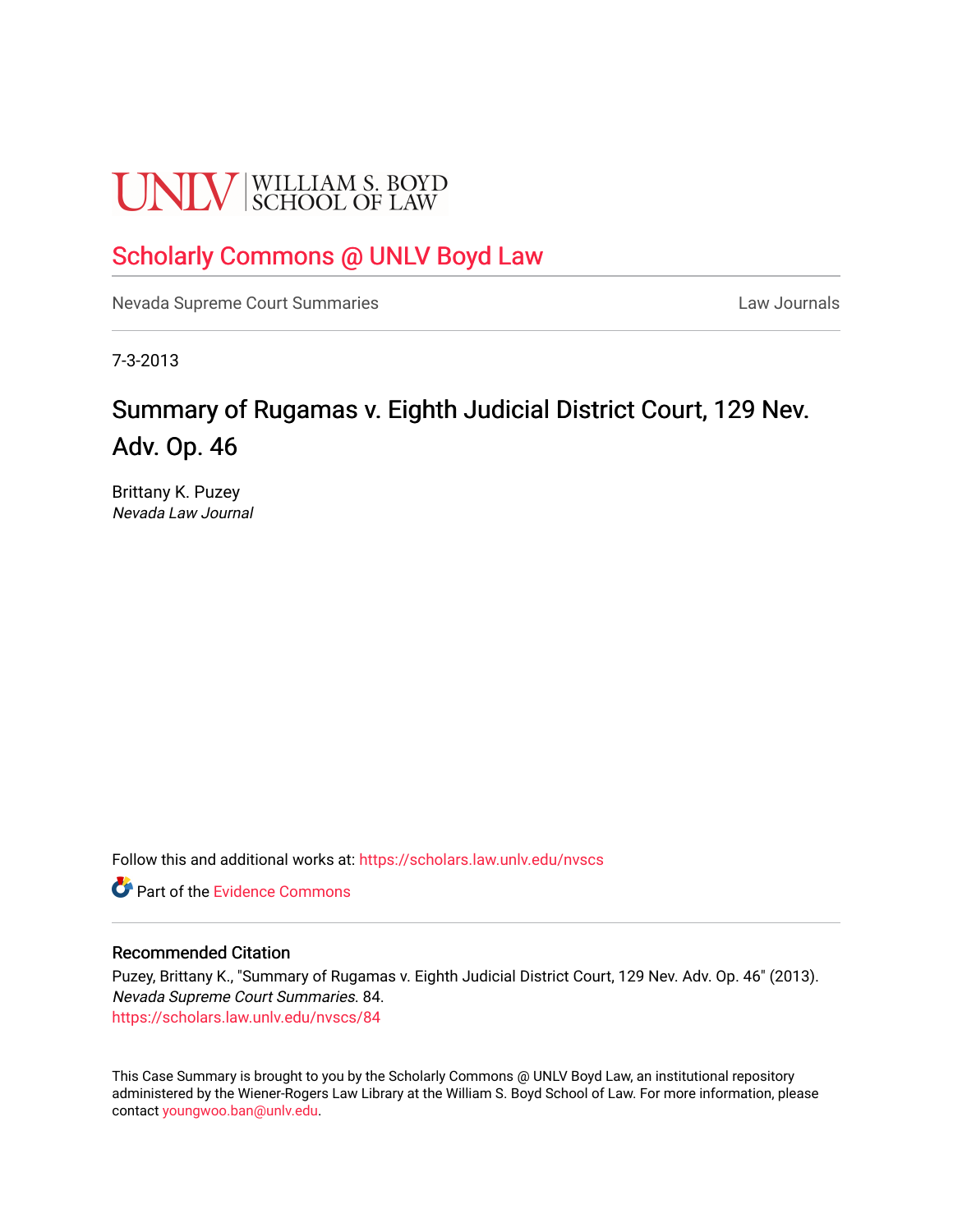*Rugamas v. Eighth Judicial Dist. Court*, 129 Nev. Adv. Op. 46 (July 3, 2013)<sup>1</sup>

#### EVIDENCE – HEARSAY, GRAND JURY TESTIMONY

#### **Summary**

Original petition for a writ of mandamus or prohibition challenging a district court order denying a pretrial petition for a writ of habeas corpus based on alleged deficiencies in the grand jury proceedings.

#### **Disposition/Outcome**

The statements of a child-victim were not properly before the grand jury. Where a childvictim is not subject to cross-examination concerning out-of-court statements, those statements were not excluded from the definition of hearsay under NEV. REV. STAT. 51.035(2)(a). Further, the exception in NEV. REV. STAT. 51.385 for trustworthy statements by a child-victim of sexual assault does not apply to grand jury proceedings.

Because the statements were hearsay and did not fall within an exception that makes hearsay admissible, the grand jury could not consider the statements. Absent the hearsay evidence, there was not sufficient legal evidence to support a finding of probable cause and the indictment cannot stand.

#### **Facts and Procedural History**

Rugamas is awaiting trial on an indictment charging him with one count of sexual assault of a minor under age 14 and one count of lewdness with a child under age 14. At the grand jury hearing, the State presented the testimony of four witnesses: the alleged victim (A.C.), her sister (Y.V.), her mother (Elsa), and a forensic interviewer with the Southern Nevada Children's Assessment Center (Faiza Ebrahim). The State presented evidence that on one occasion, Rugamas locked himself and the victim in a bedroom and touched her vaginal area. Unfortunately, A.C., who was six years old at the time of the hearing, was unable to recall significant details of the alleged sexual conduct other than Rugamas locking her in a bedroom. She also did not remember telling the other witnesses that Rugamas sexually abused her.

Y.V., Elsa, and Ebrahim each testified that A.C. had made statements to them that Rugamas' had sexually abused her. At the conclusion of the testimony, the grand jury returned a true bill.

Rugamas filed a pretrial petition for a writ of habeas corpus challenging the grand jury proceedings on several grounds, including that the indictment was based on hearsay in violation of Nevada law. The State responded, asserting that the subject evidence was admissible under NEV. REV. STAT. 51.385. Rugamas countered, arguing that NEV. REV. STAT. 51.385 does not apply to grand jury proceedings because the statute conditions admissibility of the evidence upon

 

<sup>&</sup>lt;sup>1</sup> Written by Brittany K. Puzey.

<sup>4</sup> Miranda v. State, 101 Nev. 562, 567, 707 P.2d 1121, 1124 (1985), *overruled on other grounds as recognized in*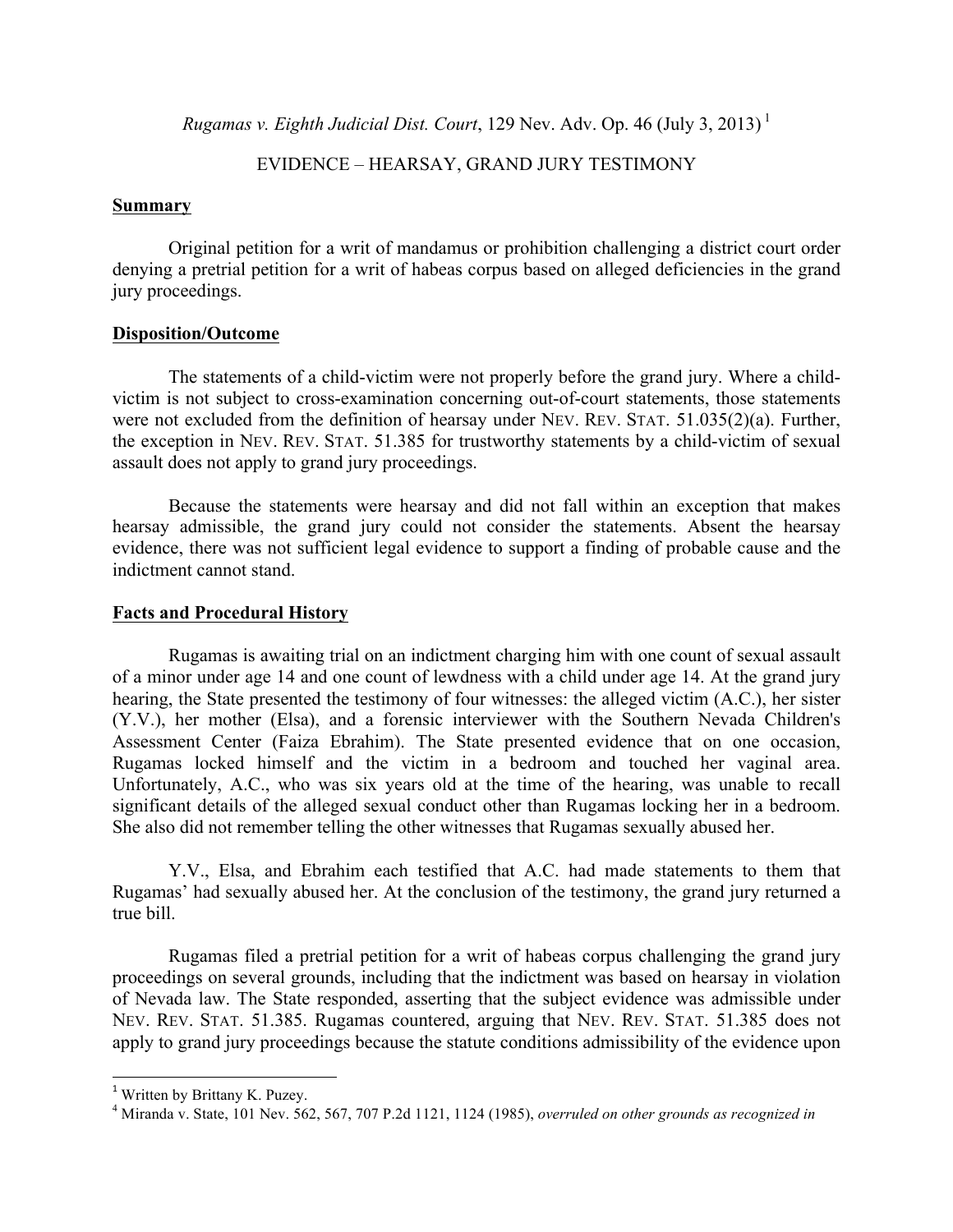a court making a determination that the evidence contains guarantees of trustworthiness. The district court denied the petition after a hearing. In its written order, the district court concluded that the victim's statements were not hearsay because they were prior inconsistent statements, and if they were hearsay, they were admissible under NEV. REV. STAT. 51.385.

#### **Discussion**

#### *Hearsay and grand jury proceedings*

Since the Nevada Legislature precludes a grand jury from considering hearsay evidence, the threshold question is whether the victim's out-of-court statements were hearsay for purposes of Nev. Rev. Stat. 172.135(2). Hearsay is defined as an out-of-court statement offered to prove the truth of the matter asserted, but does not include statements made by a person who testifies at the proceeding and is subject to cross-examination about the statements and certain statements made or adopted by a party-opponent or made by a party-opponent's agent or coconspirator. NEV. REV. STAT. 51.035(2), (3).

Here, the district court determined that the victim's statements were not hearsay because they were inconsistent with her grand jury testimony. When a witness's out-of-court statements are inconsistent with her testimony, those statements are not hearsay if the witness "testifies at the. . . hearing and is subject to cross-examination concerning the statement." NEV. REV. STAT. 51.035(2)(a). If these requirements are met, the statements are admissible as substantive evidence,<sup>4</sup> even in grand jury proceedings, because they are by definition not hearsay. Here, however, the victim testified at the grand jury hearing, but was not subject to cross-examination concerning the statements. The statements therefore were not excluded from the definition of hearsay under NEV. REV. STAT. 51.035(2)(a).

The district court also concluded the statements were not hearsay because they constituted impeachment evidence of the victim. This is true as a general proposition—when used solely for the limited purpose of impeachment, inconsistent statements are not hearsay because they are not being offered for the truth of the matter asserted in the statements. *See* NEV. REV. STAT. 51.035. Here, however, the statements were used primarily for the truth of the matter asserted in the statements—the statements were offered to prove that Rugamas touched the victim's vaginal area; there was no other evidence offered to prove that conduct.

#### *NEV. REV. STAT. 51.385 and grand jury proceedings*

 

The district court determined that the statements were admissible under the hearsay exception set forth in NRS 51.385(1) which allows the admission "in a criminal proceeding" of statements by a child under the age of 10 describing any act of sexual conduct or physical abuse if the child testifies at the proceeding or is unavailable or unable to testify and "[t]he court finds, in a hearing outside the presence of the jury," that there are sufficient guarantees that the statements are trustworthy. In determining trustworthiness, the court must consider several factors, including whether: "(a) The [child's] statement was spontaneous; (b) The child was

<sup>4</sup> Miranda v. State, 101 Nev. 562, 567, 707 P.2d 1121, 1124 (1985), *overruled on other grounds as recognized in*  Bejarano v. State, 122 Nev. 1066, 1076 n.34, 146 P.3d 265, 272 n.34 (2006).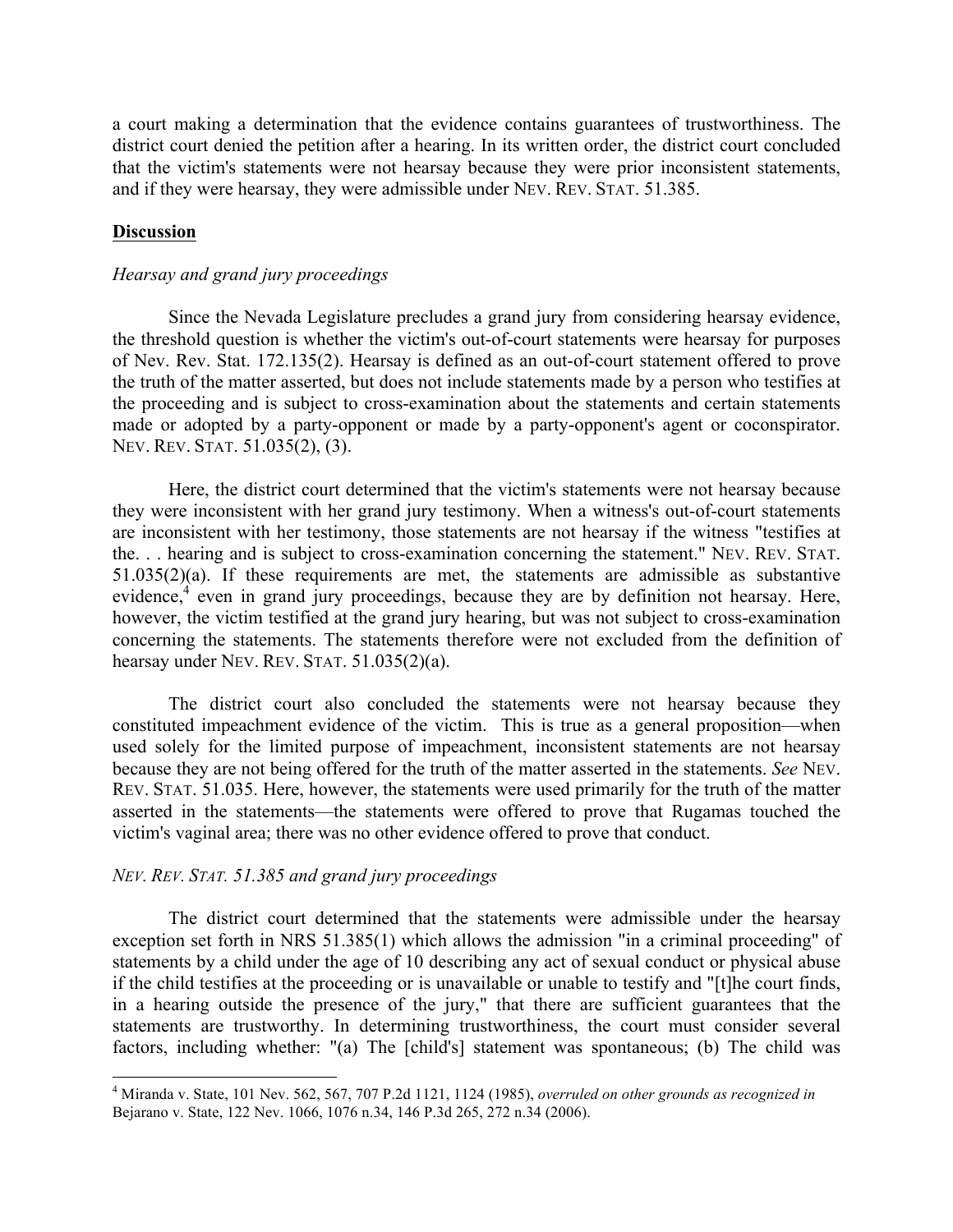subjected to repetitive questioning; (c) The child had a motive to fabricate; (d) The child used terminology unexpected of a child of similar age; and (e) The child was in a stable mental state." NEV. REV. STAT. 51.385(2).

Unlike most other statutory hearsay exceptions, NEV. REV. STAT. 51.385 attaches specific conditions to the admission of evidence that necessitate a hearing and findings by the court before the evidence is admissible.<sup>5</sup> The language in the statute and the nature of grand jury proceedings suggest that this statutory hearsay exception does not apply to grand jury proceedings. The plain language of the statute contemplates admission of evidence in a *criminal proceeding before a court.* A grand jury hearing is not the same as a criminal proceeding conducted before a court. Thus, whereas NEV. REV. STAT. 51.385 contemplates notice to the defendant, a ruling by a court as a precondition to admissibility, and a vigorous contest regarding the reliability of the child-victim's statements, the structure of the grand jury proceeding allows for none of these safeguards.

The safeguards contemplated by NEV. REV. STAT. 51.385 would be unduly obviated for three reasons. First, the plain language of the statute does not support after-the-fact review, particularly considering how grand juries work. Second, the focus of the grand jury is to determine whether the evidence presented establishes probable cause. Introducing evidence that is unrelated to proving the elements of an alleged offense but necessary to develop a record for an after-the-fact challenge to the admissibility of that evidence that may never be pursued is a distraction to the grand jury and irrelevant to its task. Finally, an after-the-fact determination places the burden on the defendant both to challenge the evidence and to establish that it was improperly received by the grand jury when NEV. REV. STAT. 51.385 normally would put the burden on the State to give pretrial notice of its intent to offer the statements and to establish that the statements are trustworthy.<sup>6</sup>

Since the victim's out-of-court statements describing Rugamas' alleged sexual conduct were hearsay and could not be admitted at the grand jury proceeding under the hearsay exception set forth in NEV. REV. STAT. 51.385, the Court must determine whether "there is the slightest sufficient legal evidence and best in degree appearing in the record' on which the grand jury's probable-cause determination may be sustained. <sup>7</sup> The prosecution must merely show "enough evidence to support a reasonable inference' that the defendant committed the crime charged."<sup>8</sup> Here, aside from the victim's hearsay statements, no other evidence introduced at the grand jury hearing provided sufficient description of Rugamas' alleged sexual conduct to satisfy the elements of the charged offenses. Left with insufficient evidence to support the probable-cause determination, the Court was compelled to conclude that the indictment is fatally deficient, and therefore the district court manifestly abused its discretion by denying Rugamas' habeas petition.

 

<sup>5</sup> Lytle v. State, 107 Nev. 589, 591, 816 P.2d 1082, 1083 (1991), *overruled on other grounds by* Braunstein v.State, 118 Nev. 68, 77, 40 P.3d 413, 420 (2002).

<sup>6</sup> *See* Felix v. State, 109 Nev. 151, 181, 849 P.2d 220, 240-41 (1993) (indicating that district court erred by placing burden of challenging reliability of victim's statement under NRS 51.385 on defense), *superseded on other grounds by statute as stated in* Evans v. State, 117 Nev. 609, 625, 28 P.3d 498, 509-10 (2001).<br><sup>7</sup> Avery v. State, 122 Nev. 278, 285, 129 P.3d 664, 669 (2006) (quoting Robertson v. State, 84 Nev. 559, 561-62,

<sup>445</sup> P.2d 352, 353 (1968)).

<sup>8</sup> Sheriff v. Burcham, 124 Nev. 1247, 1258, 198 P.3d 326, 333 (2008) (quoting *Hodes,* 96 Nev. at 186, 606 P.2d at 180).